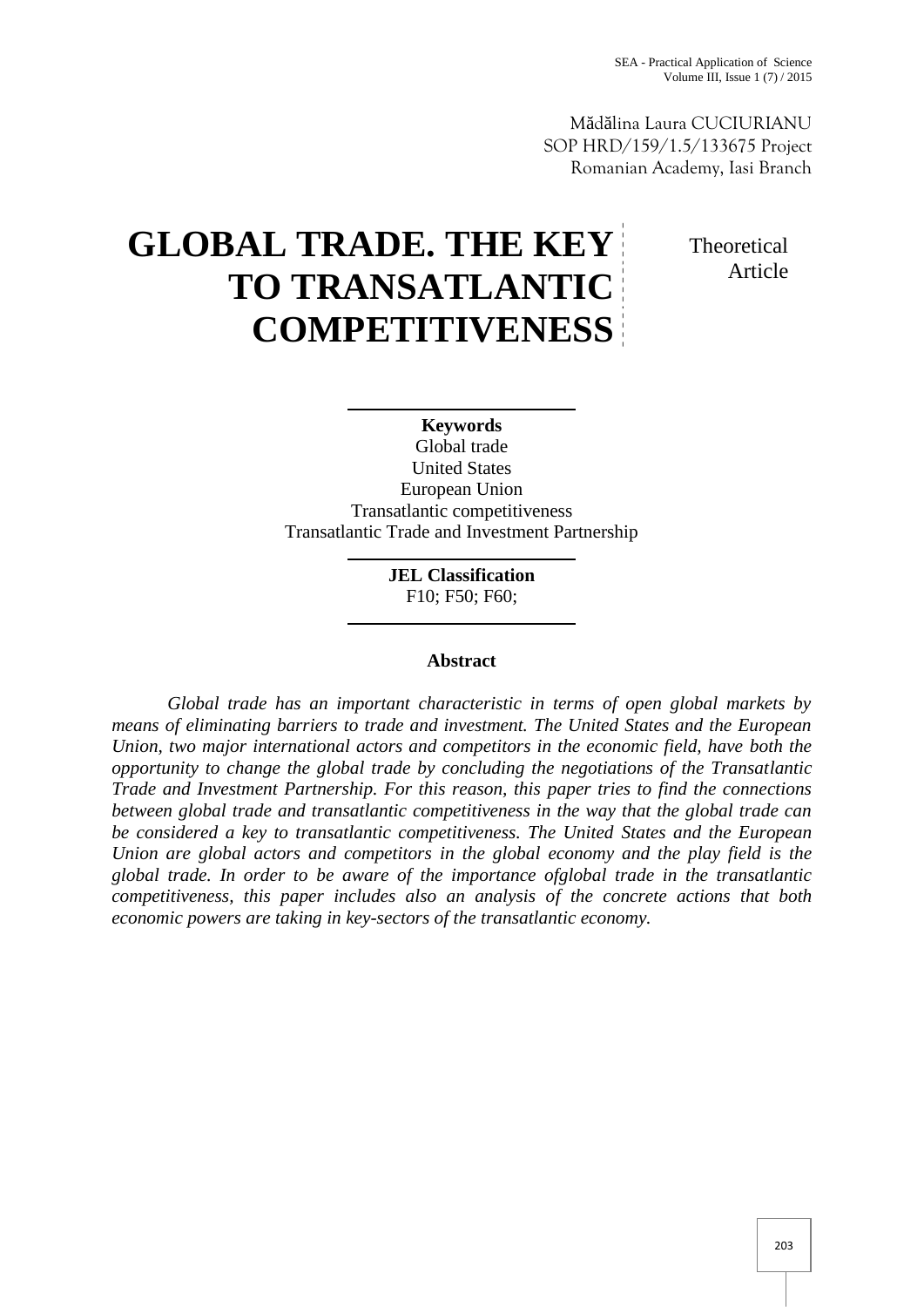#### **Introduction**

This paper presents the importance of global trade and the connections between the global trade and the transatlantic competitiveness. In order to see how the transatlantic relationship affects the global economic governance we will bring into discussion the dynamics of the relationship between the European Union (EU) and the United States (US), which oscillate from competition to cooperation and interdependence. In our analysis we will use the term of "competitive interdependence" which helps us to understand the bilateral relationship between EU and US. The negotiations for the free trade agreement, the so called Transatlantic Trade and Investment Partnership (TTIP), have at their foundation the cooperation process and the wish to promote the common values shared by both shores of the Atlantic. This paper presents also the way in which global trade can be a key to transatlantic competitiveness, by finding the links between the competition and interdependence, the drivers of the negotiations for the TTIP.

#### **The importance of global trade in transatlantic competitiveness**

New global trade agreements include both new trade measures and new perspectives on the global trade policy that will make changes also in the economic governance of the world (Young and Peterson, 2006). The global economic crisis from the last few years has made the Europeans and the Americans awareof the deeply interdependence of their economies. This type of interdependence is a competitive one, which helps the understanding of the bilateral relationship between European Union and the United States (Damro, 2014). But this relationship is based also on a cooperation process which can be an important driver of the negotiations for a global trade. The opportunity of a free trade agreement which can lead to the "hegemony" of the European Union and the United States over the global trade has determined the powers from both sides of the Atlantic to make important steps to conclude the negotiations for the Transatlantic Trade and Investment Partnership (TTIP). Some of the common values shared by the Europeans and the Americans are liberal values of open markets, democracy, freedom, human rights and the rule of law. These values are being promoted for years in order to preserve the global competitiveness of the European and the American economies. The TTIP will boost transatlantic trade by stimulating growth, creating jobs and raising the standards of living. The gains of the TTIP,along with the effects of globalization,will help the young people especially because a transatlantic market for new technologies can be an important driver of the global growth and could provide them a lot of

opportunities, such as new jobs all over the world and free trade and investment prospects.

Another positive measure of the TTIP could be the investment in innovation in a way that will make both the EU and the US become more interested in promoting their values and creating new economic opportunities. The convergence and the competitiveness resulted from TTIP may stimulate Europe to become less fragmented and to focus on efficiency. On the other side, TTIP may help the US to become also more efficient in meeting its domestic regulatory objectives with the European ones in order to reinvigorate the global trade. The competition between the economies of EU and of the US will remain at the international interest and the domestic business will be known at a global level, so their practices, values and visions will become more efficient. The outcomes of this kind of competition should be seen in higher economic and social welfare for the people on both sides of the Atlantic. In order to make TTIP measures to work, the Europeans and the Americans should maintain their beliefs and should not miss the opportunity to make use of their competition policy and rules.

The competitive side of the "competitive interdependence", the term used by Sbragia (2010), is important because the EU and the US have common interests in the third countries. Because the "competition between US and EU firms for access to those markets, indeed, underpins much of the external politics of trade in both the US and the EU […] neither can afford to ignore the other's inroads into such markets" (Sbragia, 2010).

The interdependence that shapes the transatlantic competitiveness makes the EU and the US to shape their approaches to global trade and global economic governance too. Despite their competitive ways of developments, the EU and the US have a close and interdependent bilateral economic relationship (McGuire and Smith, 2008). The transatlantic marketplace has a big potential in the global economy and according to Shaffer and Pollack (2008:19) "because of the size of their markets, where the US and EU agree on a common regulatory policy, they are well-positioned to promote it globally. […]" Where they disagree, there is often deadlock, "because of their market power and resources, and they can attempt to play smaller countries off of each other" (Shaffer and Pollack. 2008:4).The transatlantic relation, at the multilateral level is also important because it "defines the shape of the global economy as a whole" as either "the EU or the US is also the largest trade and investment partner for almost all other countries in the global economy."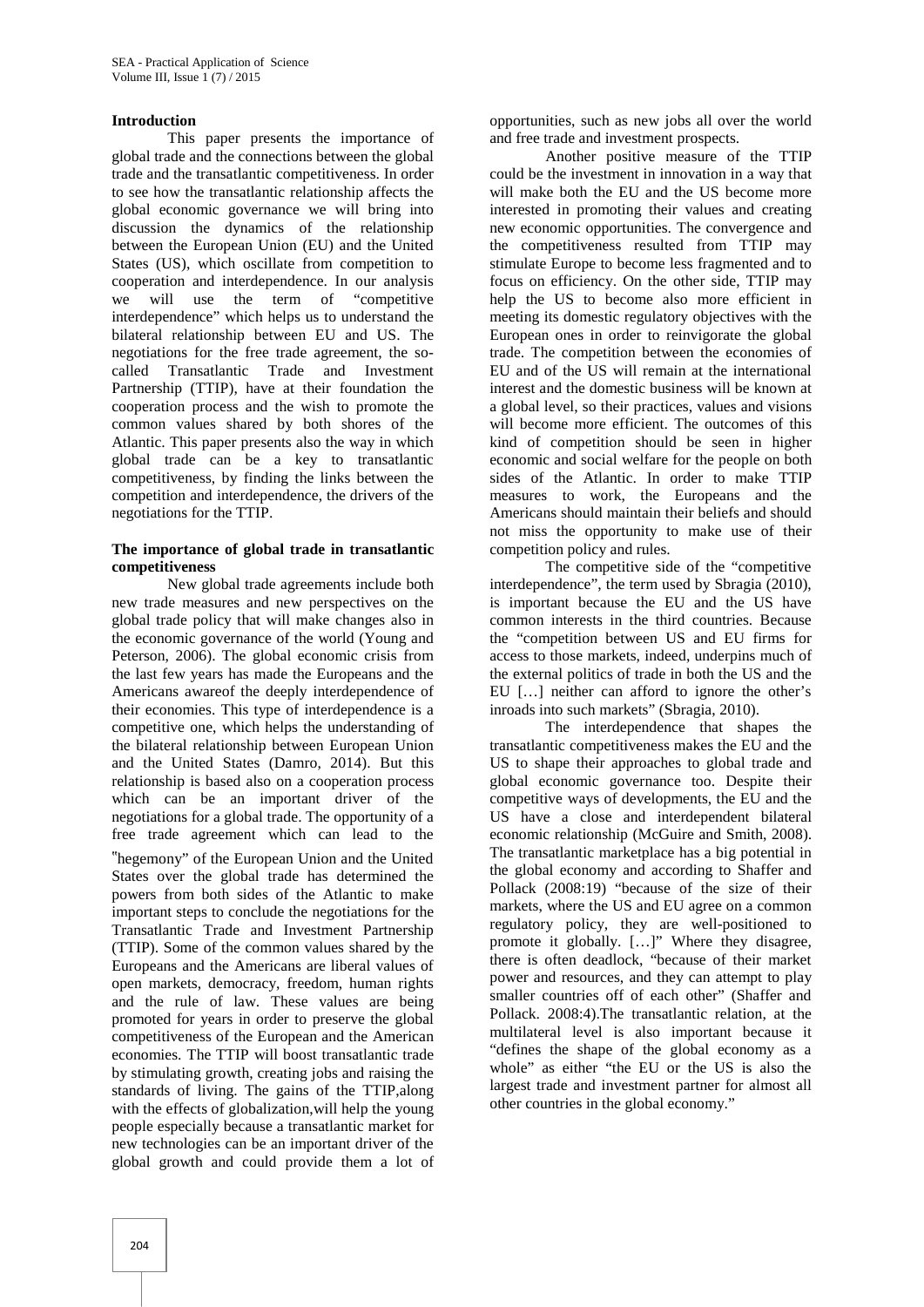#### **The global players: European Union and United States**

The position of the European Union as a global actor is increasing in a range of policy areas and the most important are the economic, political and military ones. In wondering about how we manage to recognize the characteristics of a global power we can search the answers in the actual global playersand in how they maintain their power and influence in and around the world. Being a global actor requires some qualities such as political unity or a good collaboration with the other states or international organizations. The global role of the EU has increased in recent years, and the most important field is the economic trade (Bretherton and Vogler, 2002).

In the case of global activities, the European Union and the United States can be analyzed from the global trade point of view. Some of the academic authors are discussing about the influence of the EU and US in external economic relations, especially in global trade policy (Overseas Development Institute, 2012). The authors in political science have created a scenario of institutional measures on EU and US trade policy (Orbie, *n.d*., 35). It is known that the EU and US have important instruments in the economic area and use the division of competences and the process of decision-making to keep up with the challenges raised by the involvement of EU and US policies in the global trade.

In the area of global trade, when comparing the EU's trade power with the one of other international actors, one may conclude that the EU is comparable with the United States as regards import and export measures (European Commission, 2013). From the statistics made by the European Commission we may observe the fact that both of them make up about 20 per cent of the trade in goods and services and that is one of the reasons why EU and the US are recognized leaders in international investment flows and not only.

The European Union has concluded agreements with a lot of partners around the globe and there is not only the traditional trade, but also the cooperation in development assistance at stake. The agreements in development assistance are focused on supporting some costs for economic reforms, health, education, environment, helping to carry out the Millennium Development Goals (European Commission, 2007). The EU is actually the largest donor around the world. In the pursuit of the European Union in developing strategies to maintain its role as a global economic power, the promotion of trade and opened the market is also mentioned.

The European Union makes use of its role as a global power not only in its own interest, but also in helping the others by promoting some principles such as prosperity, democratic values,

stability and well-being of the citizens. Despite that the EU widening process has been slown down in the past years, the process of integrating new countries in the European Union strengthens its role as a global power and that is why it is so important to maintain this position. The European Union is also considered the world's biggest trader, and also the biggest provider of aid to developing countries (EU Aid Explorer, 2012). It is known the fact that global problems require global solutions and the European Union, from its position of global actor, need to act, react and to behave in the spirit of protecting the world's sane condition (is preoccupied by the effects of global warming or by the consequences of the process of globalization).

In the international system, the Doha Round negotiations have represented over the time a potential development for the bilateral economic relations between the EU and US and the way they tries to shape the global economy is from the positions of trade powers (Meunier and Nicolaïdis, 2006). The role of the EU-US relation in shaping the global economy is best observed by the of the notion "competitive interdependence". According to this notion, the transatlantic relation is one in which the "EU and the US are simultaneously competitors and interdependent because, to a significant degree, each defines success via-à-vis each other" (Sbragia, 2010:369). The competitive interdependence drives the EU and the US to compete for important bilateral trades in order to advance their interdependence in ways that promote their common interests on global economy.

The US and EU have multilateral implications in different trade agreements.A problem might occur in this situation: the interest for the bilateral deals may reduce EU and US ambitions and ability to conclude any important multilateral deals in the World Trade Organization (da Conceição-Heldt 2014). The European Union and the United States have been considered, over last years, the main players in the process of shaping and changing the policy of global economy and the global trade. (Smith, 2009, 2011).

## **Conclusion**

The importance of the transatlantic economic relationship for the global economy is obvious. The global trade is a play field for the transatlantic competitiveness and the EU and the US have the chance to make changes in the global economy. The two economic partners and competitors have serious involvement and interestsin the global economic governance, from the Doha Round to the Transatlantic Trade and Investment Partnership. The way that EU manage the effects of globalization and the way that US is trying to have competitive liberalization approaches, have both led the transatlantic